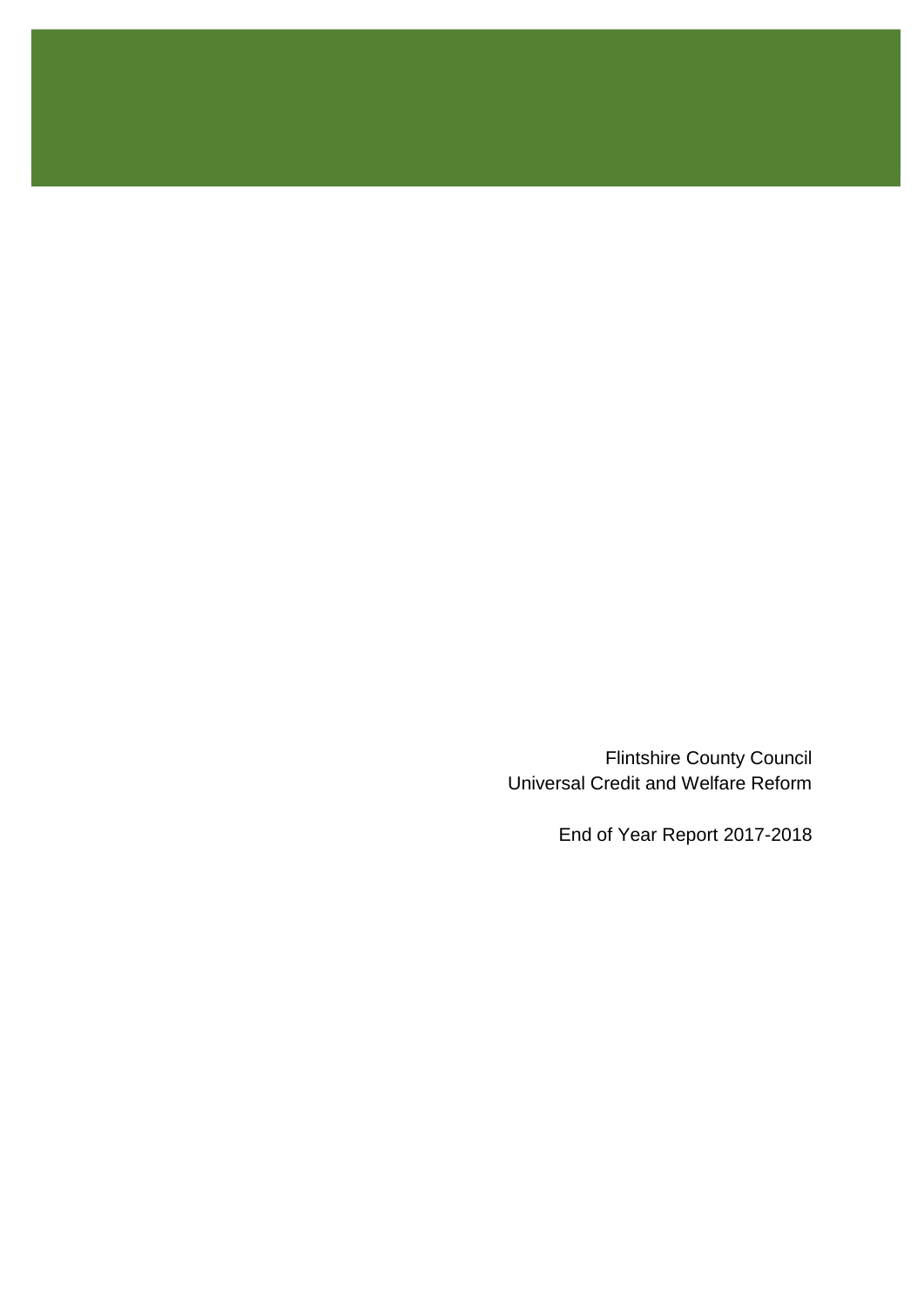# **Contents**

- 1.0 [Background](#page-2-0)
- 2.0 [Universal Credit –](#page-2-1) Wales Picture
- 3.0 [Personal Budgeting & Support](#page-3-0) (PBS)
- 4.0 [Welfare Reform Response Team WRRT](#page-6-0)
- 5.0 [Universal Credit Issues Raised by Flintshire](#page-8-0)
- 6.0 [Autumn Budget Statement](#page-9-0)
- 7.0 [Additional Delivery](#page-10-0)
- 8.0 [Case Studies](#page-12-0)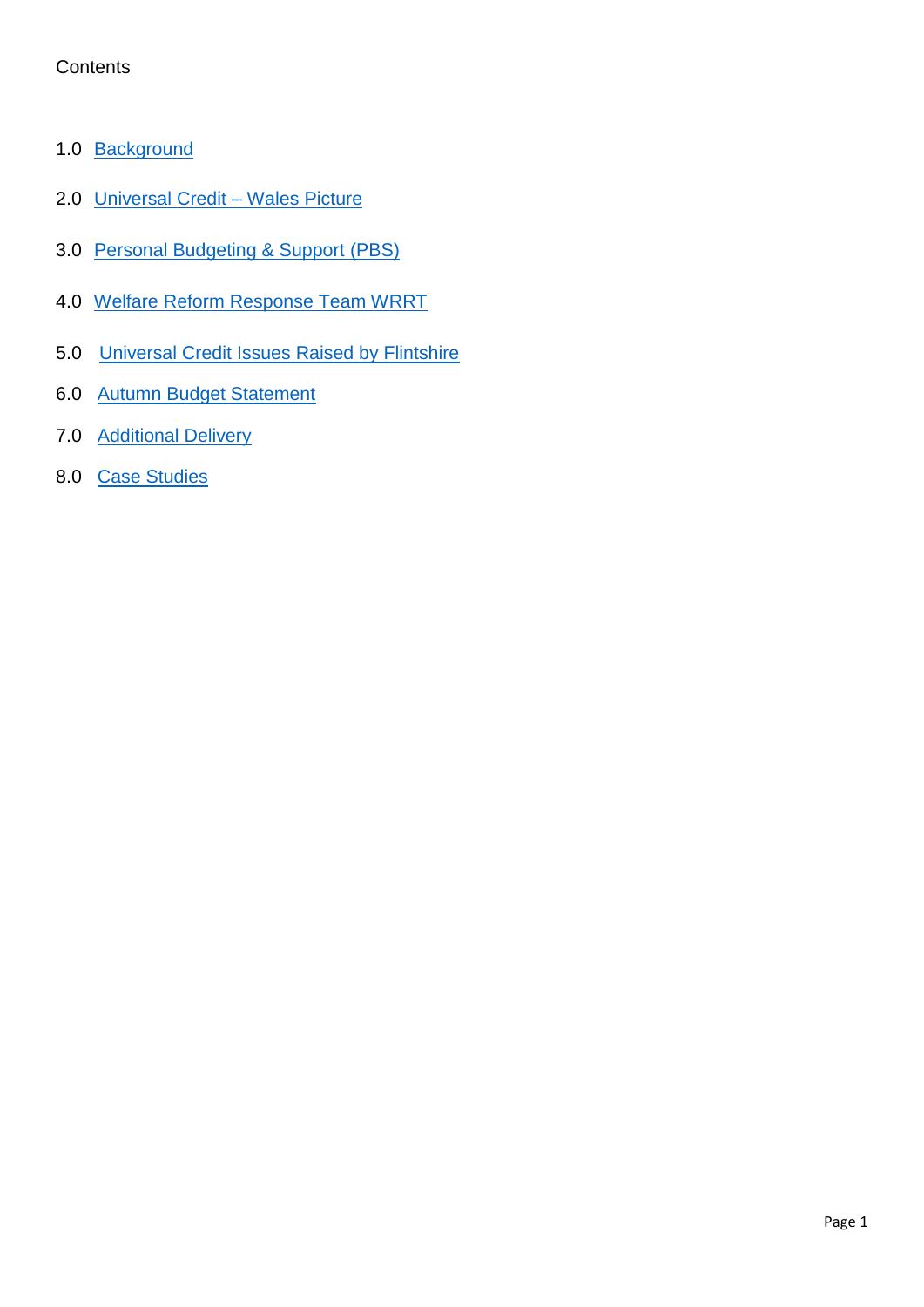### <span id="page-2-0"></span>**1.0 Background**

Universal Credit, which is one of the UK Governments Flagship reforms, has been operating in Flintshire since 2014. From April 2017 Universal Credit Full service was rolled out in Flintshire job centres.

### <span id="page-2-1"></span>**2.0 Universal Credit – Wales Picture**

 Following the latest release of the GB UC statistical data by DWP, a snapshot confirms Flintshire's Universal Credit caseload for December 2017 and January 2018 and the percentage of those employed:-



The chart shows a steady increase of caseload volume with still less than 50% of people who are employed.

For Wales, the overall caseload picture is 28,549 – an increase of 1,423 of which 40.2% are employed. These figures are indicative of the roll out for further job centres. More recently Wrexham and Denbighshire areas which border Flintshire postcodes.

#### **Flintshire's Picture**

#### **Universal Credit – Stats March 2018**

Volume of UC Caseload by Job Centre = 3974 (see breakdown below)

Please Note: There are some variances in data due to minimising risk of identification of individuals.

| Job Centre | Total people on UC |  |
|------------|--------------------|--|
| Flint      | 1137               |  |
| Mold       | 1098               |  |
| Shotton    | 1739               |  |

Source of information: Universal Credit: Official Statistics Dept. for Work & Pensions.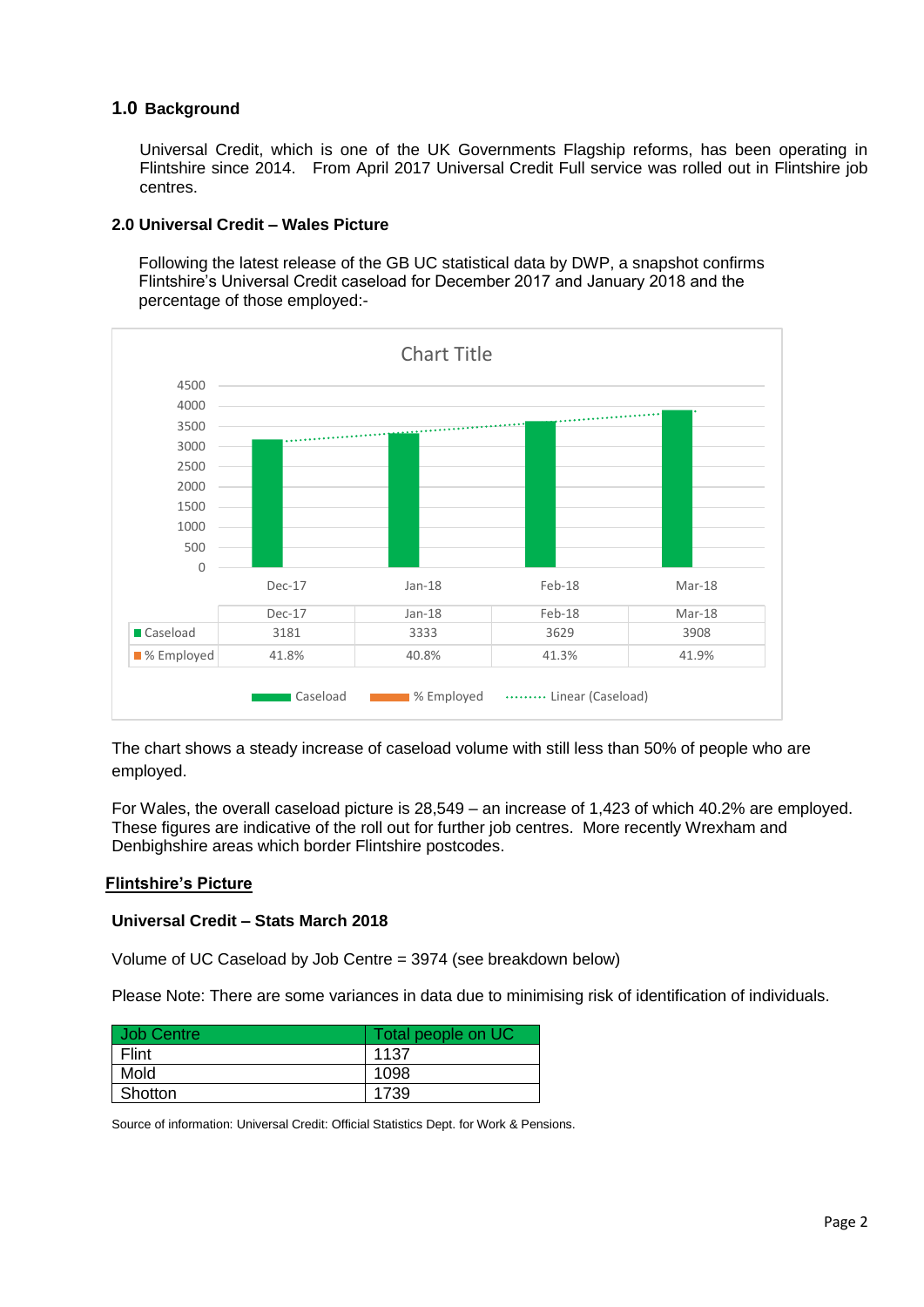

This graph is based on a total of 3,909 caseload, and indicates 83% of UC cases either are searching for work or have conditionality and contact with work coaches.

## <span id="page-3-0"></span>**3.0 Personal Budgeting Support (PBS)**

Personal Budgeting and Support is to help Universal Credit claimants to manage their own budgets in order to prepare them for moving back to work, and to help support the financial changes that UC brings.

Due to an increase in demand for the service, 6 PBS sessions are offered over five days a week, working within Jobcentres and Connects offices across Flintshire.

Some of the outcomes achieved in 2017/18 include:

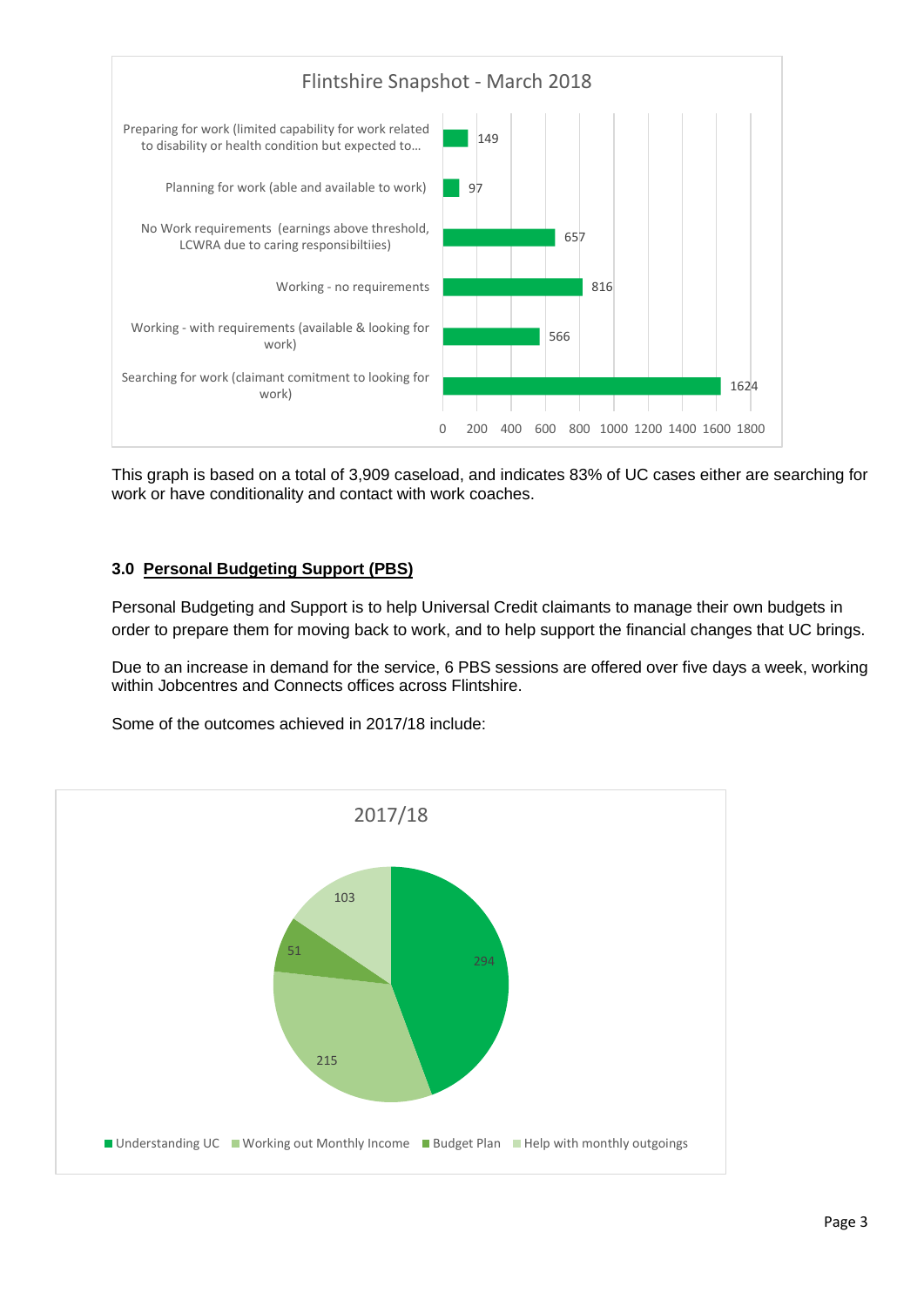The referral sources are shown below for 2017/18, the other includes other support agencies and partners.



During PBS appointments our experience has shown that there many customers who are experiencing difficulties relating to :-

- Delays in telephone response whilst trying to contact UC,
- Incorrect calculations of housing costs etc.



As part of Personal Budgeting Support (PBS), budget plans are completed, and discussions around potential DHP can be considered for any shortfalls in rent liability as a method of supporting customers faced with financial difficulties.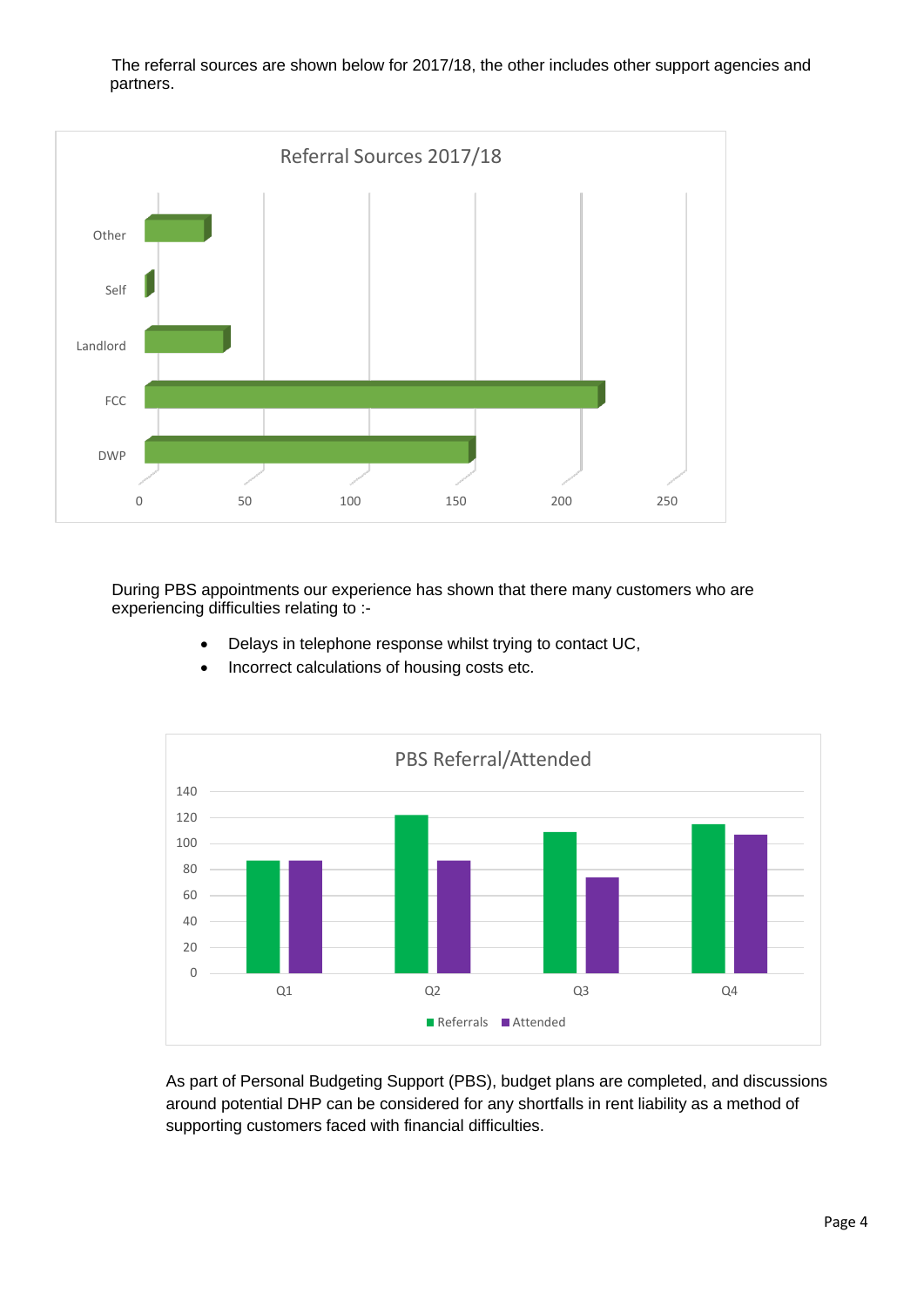In addition, recognising UC customers who receive managed payments to landlords are being referred for PBS as this is a potential indicator of someone who may require further support to manage finances.

To continue improving communication links between the Job Centres and Flintshire, the customer is asked to inform the work coach via their journal of Discretionary Housing Payment awards to inform the work coach of support in place.

Customers are reminded of appointments prior to the session, and work coaches are informed of appointments made which is updated on the customer's journal which aides discussion around financial management. We have seen an increase in Q4 (refer to chart above) which seems to indicate that this approach has increased customer's attendance.

#### **Personal Budgeting Attended - 2017/18**

| <b>Universal Support</b>  | <b>Estimated Numbers</b> | <b>Actual Numbers</b> |  |
|---------------------------|--------------------------|-----------------------|--|
| <b>Personal Budgeting</b> | 487                      | 355                   |  |

73% of the estimated numbers actually attended Personal Budgeting Appointments.



Funding arrangements from DWP are based on estimated numbers Personal Budgeting ` and digital support. For the digital support, FCC current exceeds the estimated numbers.

| <b>Universal Support</b> | <b>Estimated Numbers</b> | <b>Actual Numbers</b> |  |
|--------------------------|--------------------------|-----------------------|--|
| <b>Assisted Digital</b>  | 510                      | 2757                  |  |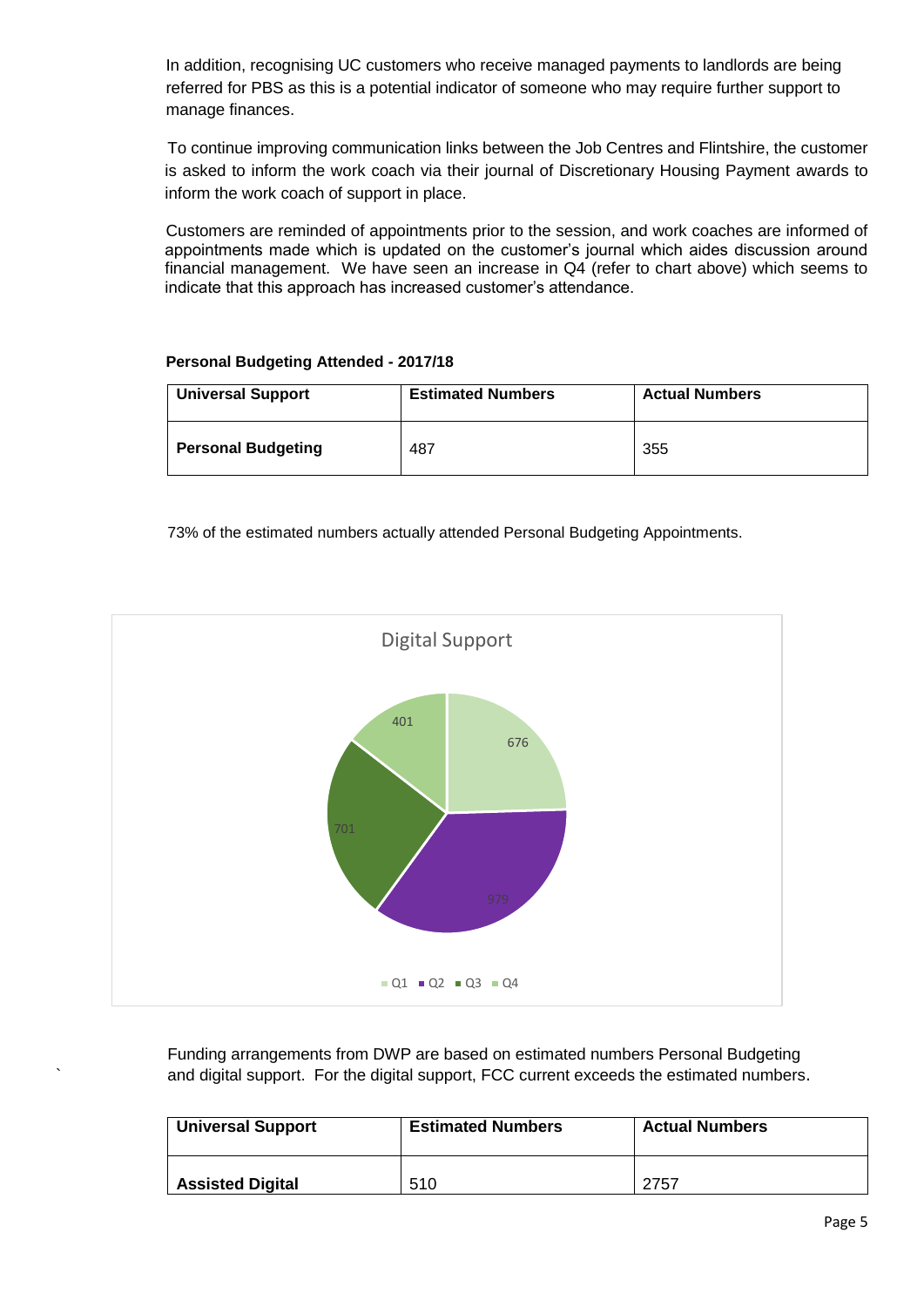People accessing Assisted Digital Support exceeded estimated numbers by 462%.

For Assisted Digital Support, Local Authority receiving funding based on providing access to digital support for up 102 mins per customer.

### **Personal Budgeting Advice – Repeat Appointments 2017/18**

The funding receiving by Flintshire Council from the Dept for Works & Pensions is paid based on one appointment for a customer, however, analysis has confirmed that a person may visit more than once however, for the purposes of MI this attendance is only recorded once.

Analysis below confirms from a total of 452 customers seen during the year, 48 of those were repeat appointments which equates to 11% of the appointments.

| No. of customers attended<br>more than one PBS<br>appointment | Additional time spent<br>(Appointment hrs) | % extra hours (due to<br>additional appointments) |
|---------------------------------------------------------------|--------------------------------------------|---------------------------------------------------|
| 48                                                            | 91 hrs                                     | 11%                                               |

| No. of customers attended | No. of customers attended 3 |
|---------------------------|-----------------------------|
| 2 appointments            | appointments                |
|                           |                             |
| 43                        |                             |
|                           |                             |

#### <span id="page-6-0"></span>**4.0 Welfare Reform Response Team**

The Welfare Response Reform Team (WRRT) provides support to Flintshire residents with options to become more financially independent.

The team has recently adapted its processes to incorporate DHP decision making for customers who also are attending Personal Budgeting Support appointments. The aim is to help address demand for DHP and proactively engage in early budgetary discussions.

Work undertaken include:-

- $\triangleright$  Support with budgeting for customers receiving Universal Credit to help manage income and expenses.
- $\triangleright$  Assisting in planned responses through Discretionary Housing Payments to those who are having problems paying their rent, and people who are at an increased risk of homelessness/eviction.
- $\triangleright$  Complete emergency type applications such as Discretionary Assistance Fund (DAF).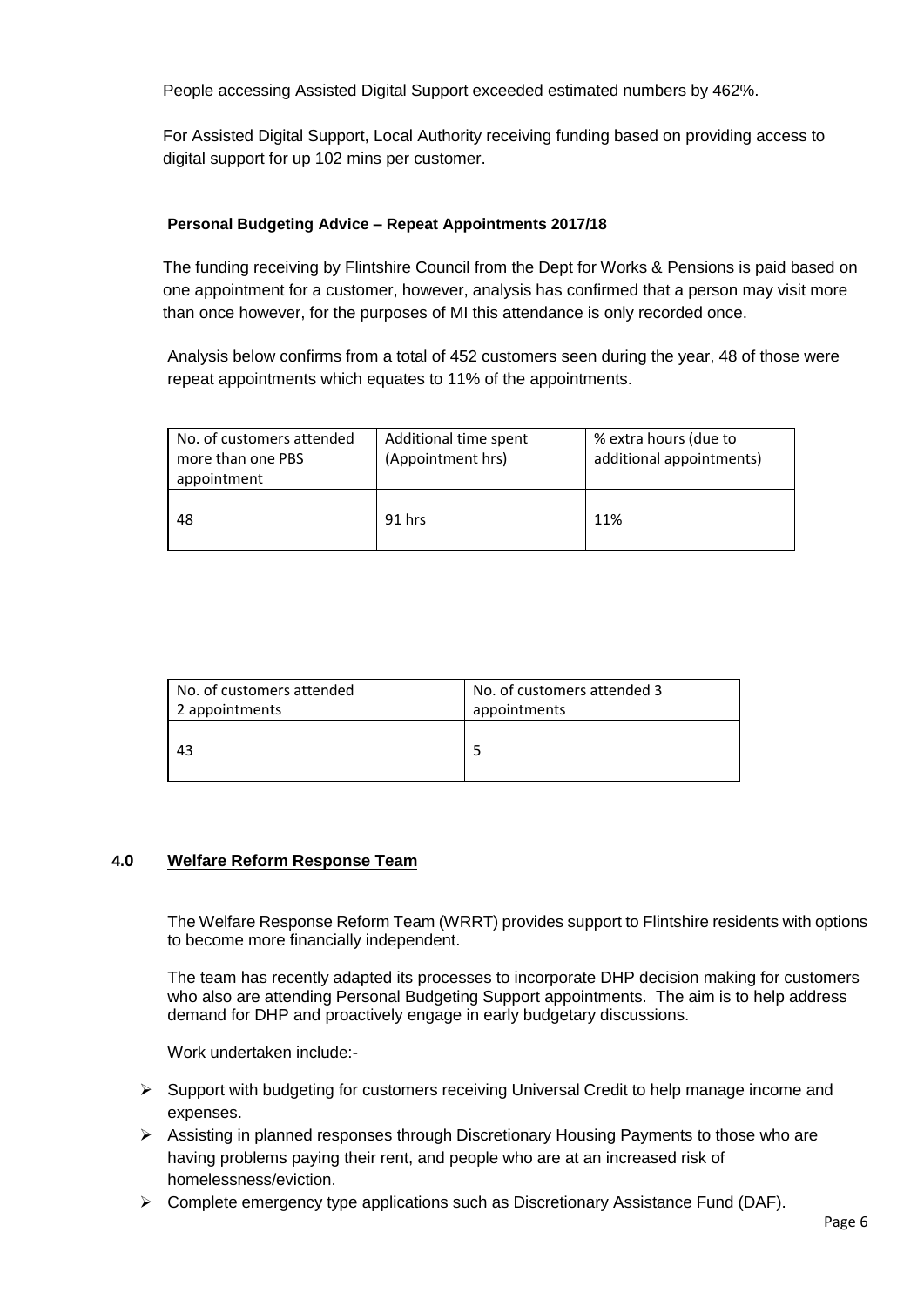$\triangleright$  Signpost for specialist advice and/or support; including those with employment barriers and referrals to energy advice.

The Team offer PBS appointments for those customers who have "managed payment to landlord arrangements" which require authorisation from landlords and any new Universal Credit customers are offered PBS appointments to help with the financial transition to Universal Credit. This is a recent introduction into the Welfare Reform Response Team work and analysis is currently being undertaken around its success.

As part of the Budgeting and Welfare work undertaken, the team have assisted people who are facing a variety of experiences which have included incorrect housing element. This has resulting in contacting the Universal Credit Service Centre Housing team to escalate. Our findings indicate that it can often be very lengthy to resolve due to reliance on information being provided from landlords or from the information provided Universal Credit's understanding of eligible and non-eligible service charges.

The chart below shows that the majority of support has been provided to those with mental health and rent arrears. There has been a particular growth in Q3 with these issues

For those identified with mental health or rent arrears, support can often be in place, however, our experience shows there is a growing number of support referrals made.



The increase of customers with rent arrears could be related to an increase in volume of customers making new claims for Universal Credit and experiencing delays between their benefits. (From Housing Benefit over to Universal Credit).

The team will continue to work with other departments and closely with the DWP, to identify those cases where rent arrears are starting to increase and financial difficulties are experienced with a view to establishing appropriate options such as offering Personal Budgeting and Support for earlier intervention and longer term outcomes which the LA and customer agrees.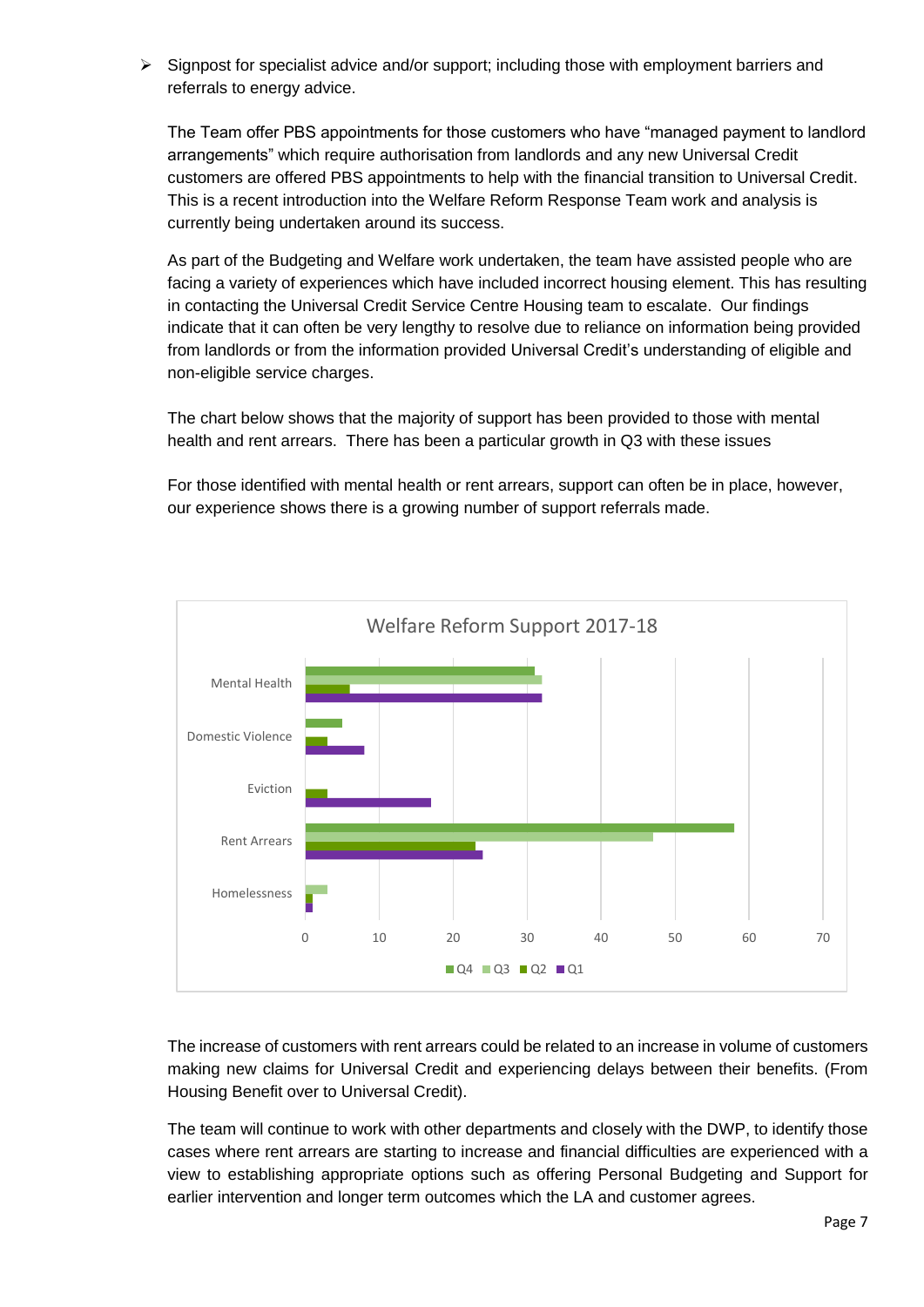Some key issues for escalation have included:-

- Incorrect housing costs
- Delays in payments

Detailed below are some of the outcomes provided by the Welfare Reform, the team support people effected by a variety of reforms including MRSS (bedroom tax), benefit cap, local housing allowance reform, under 35 LHA etc.

| 2017/18   | Preventing<br><b>Homelessness</b> | Immediate<br><b>Needs</b> | <b>Budgeting</b> | <b>Priority Debts</b> | Non priority<br><b>Debts</b> |
|-----------|-----------------------------------|---------------------------|------------------|-----------------------|------------------------------|
| Quarter 1 | 54                                | 25                        | 35               | 22                    | -25                          |
| Quarter 2 | 41                                | 37                        | 35               | 45                    | 30                           |
| Quarter 3 | 50                                | 50                        | 33               | 63                    | 38                           |
| Quarter 4 | 72                                | 54                        | 58               | 74                    | 57                           |

### <span id="page-8-0"></span> **5.0 Universal Credit Issues raised by Flintshire**

Flintshire has played a key role in raising concerns relating to the Universal Credit scheme, specifically in the following areas:-

### **"Untidy tenancies "**

Flintshire has raised concerns around those tenancies where a partner has vacated the property (separation, relationship breakdown etc). In such cases where there are rent arrears, the partner's name remains on the tenancy. Universal Credit will only pay half of the housing costs in these cases, as the partner left in the property will be making a single claim.

A solution has been put forward to consider an approach which mirrors the Council Tax Regulations around joint and several liability. This matter is currently being considered at a national level.

As an interim measure, customers are advised to report the change via their UC journal and ask their Landlord to confirm that they are the only tenant in the property, other customers have provided council tax bills showing the single person deduction as evidence. This has some impact on rent arrears whilst confirmation is agreed, in some cases has taken a few months to resolve.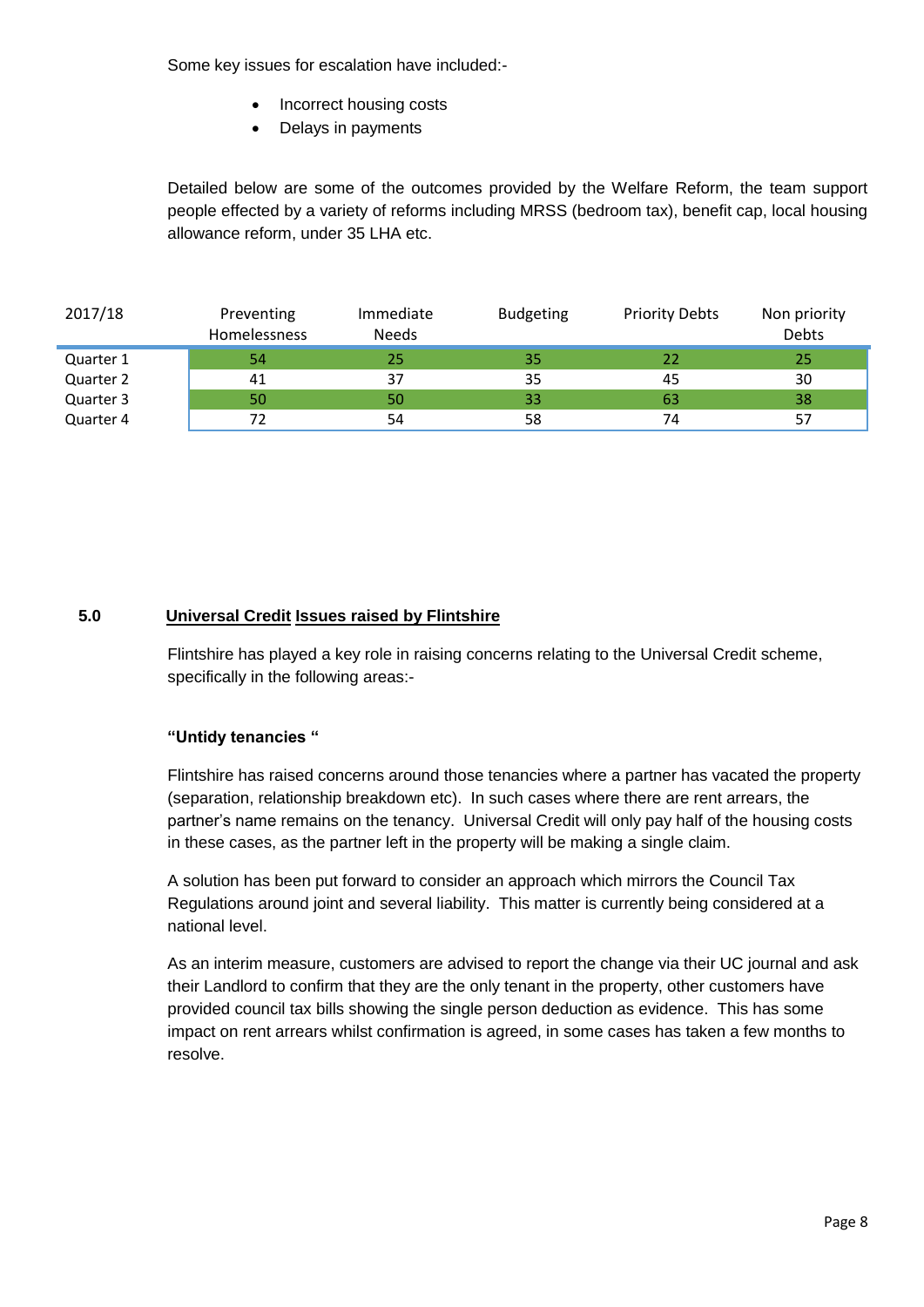### **Deputyship Arrangements**

During discussions and reported concerns from deputyship and support service areas within Flintshire Council, it has become clear that Universal Credit does not support those who are unable to deal with their own affairs and have a corporate appointee in place.

To make a claim online the customer requires an individual email address which often they do not have. Corporate appointees/deputyship support who provide support for a number of people have had to supply individual email addresses for each case which makes it difficult to manage and provide the support. This also provides difficulties when supporting people to make new claims for Universal Credit.

Currently, there is a local working arrangement with Mold Job Centre which has been most helpful in assisting appointee/deputyship officers without the need for further consent when supporting customers.

The DWP are currently looking into this issue and it is hoped this will be formally agreed and extended to further Job Centres within the locality and nationally.

Flintshire are currently awaiting an outcome.

### **Backdating**

There is an issue with backdating of Universal Credit claims and this is causing financial hardship for new UC customers. Flintshire has raised this with Dept for Works & Pensions for considering an alternative approach to reduce the impact of this. The local authority are putting measures in place to help identify a customer's "date of claim" when an application for Housing Benefit is made rather than Universal Credit.

#### **Losses for Bed & Breakfast Homeless Placements**

For the period 1st April 2017 to 22/1/18 Housing Benefit losses for cases placed in Bed & Breakfast accommodation which if claimed via the Housing Benefit route at the time rather than UC is £59,246.21. However, with the re-introduction of temporary accommodation into Housing Benefit from April 2018 will remove this pressure for 2018/19.

### <span id="page-9-0"></span>**6.0 Autumn Budget Statement**

### **Removal of 7 day waiting period**

February 2018 sees the removal of 7 day waiting period for Universal Credit claiming process so that the claim starts from the date of application. This reduces the number of weeks from 6 to 5 before a first payment is received.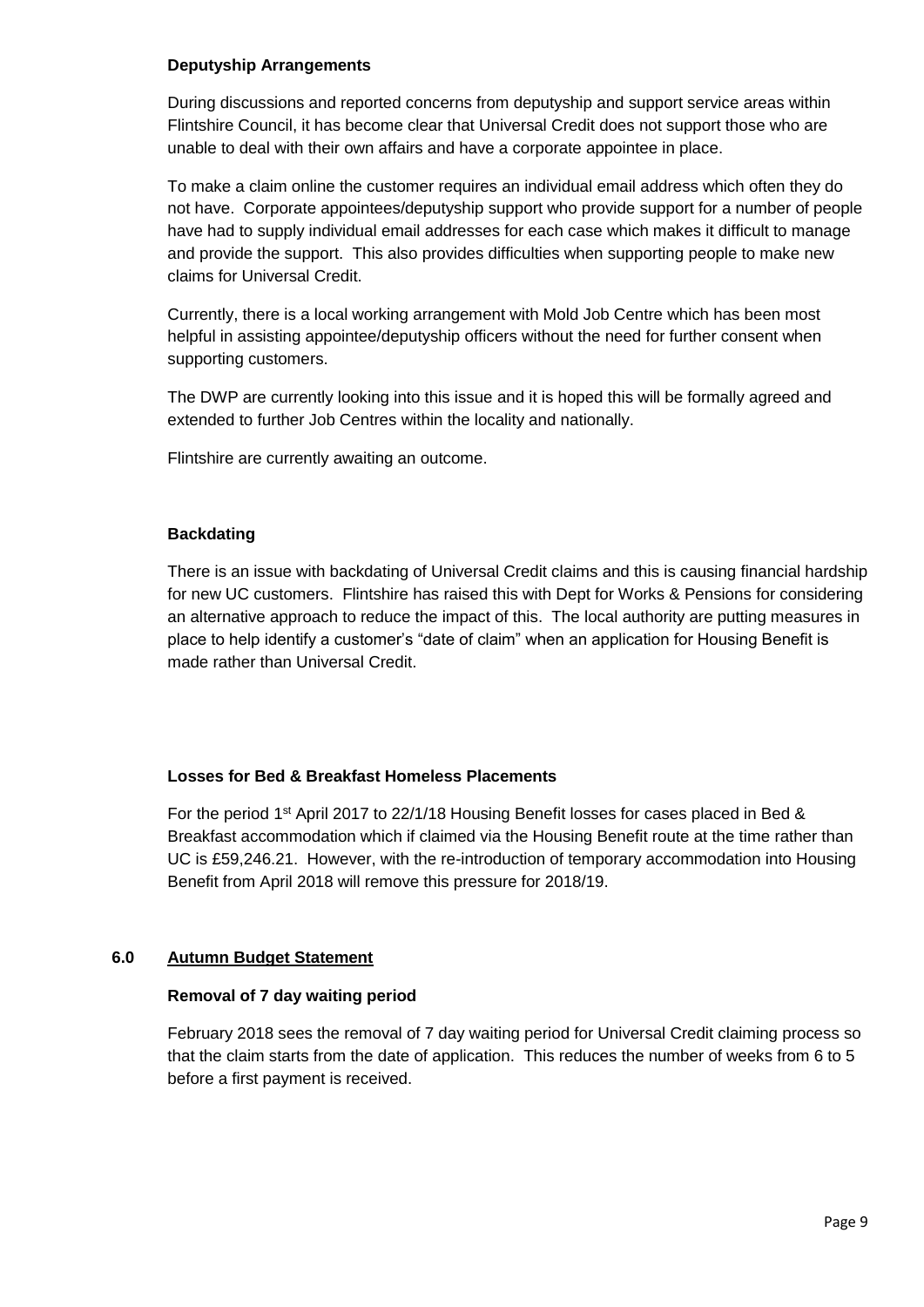### **Additional 2 weeks of Housing Benefit**

From April 2018 those already on Housing Benefit will continue to receive their award for the first two weeks of their Universal Credit claim.

Private Landlords can ask for their tenant's Universal Credit housing costs to be paid directly to them without explicit consent from the customer, this can be triggered by the work coach or account manager.

In addition customers who are migrating/starting a new claim from Housing Benefit to Universal Credit whose previous Housing Benefit award was paid direct to the landlord, will be given the option for their Housing Costs to be paid direct to their landlord.

The results of this change will need to be monitored for impact on UC customer's financial ability.

### **Temporary Accommodation**

From April 2018 Temporary accommodation (i.e. B&B, emergency, homeless) will be moved back into main Housing benefit for administration.

### **18 – 21 Year Olds**

In March 2018, it was announced that all 18 -21 year olds, will be able to access support with their Housing Costs through Universal Credit. Currently, changes in legislation are due. The Council are waiting for further announcements.

### **Couples with three or more children**

From February 2019, people with 3 or more children will be signposted to claim Universal Credit.

#### <span id="page-10-0"></span>**7.0 Additional Delivery**

To help supporting other services throughout the Council and third party organisations Universal Credit awareness training has been provided to the following areas:-

- Flintshire County Council, Human Resource & Organisational Development
- **▶ Flintshire Connects**
- ▶ Community Based Accommodation Support
- > Drug & Alcohol Team
- ▶ Community Mental Health Team
- ▶ Social Services
- $\triangleright$  Housing Team
- $\triangleright$  Rent Income Team
- $\triangleright$  Libraries

In addition, awareness sessions have been delivered to the DWP Work Coaches for Discretionary Housing Payments and Council Tax Reduction Scheme applications.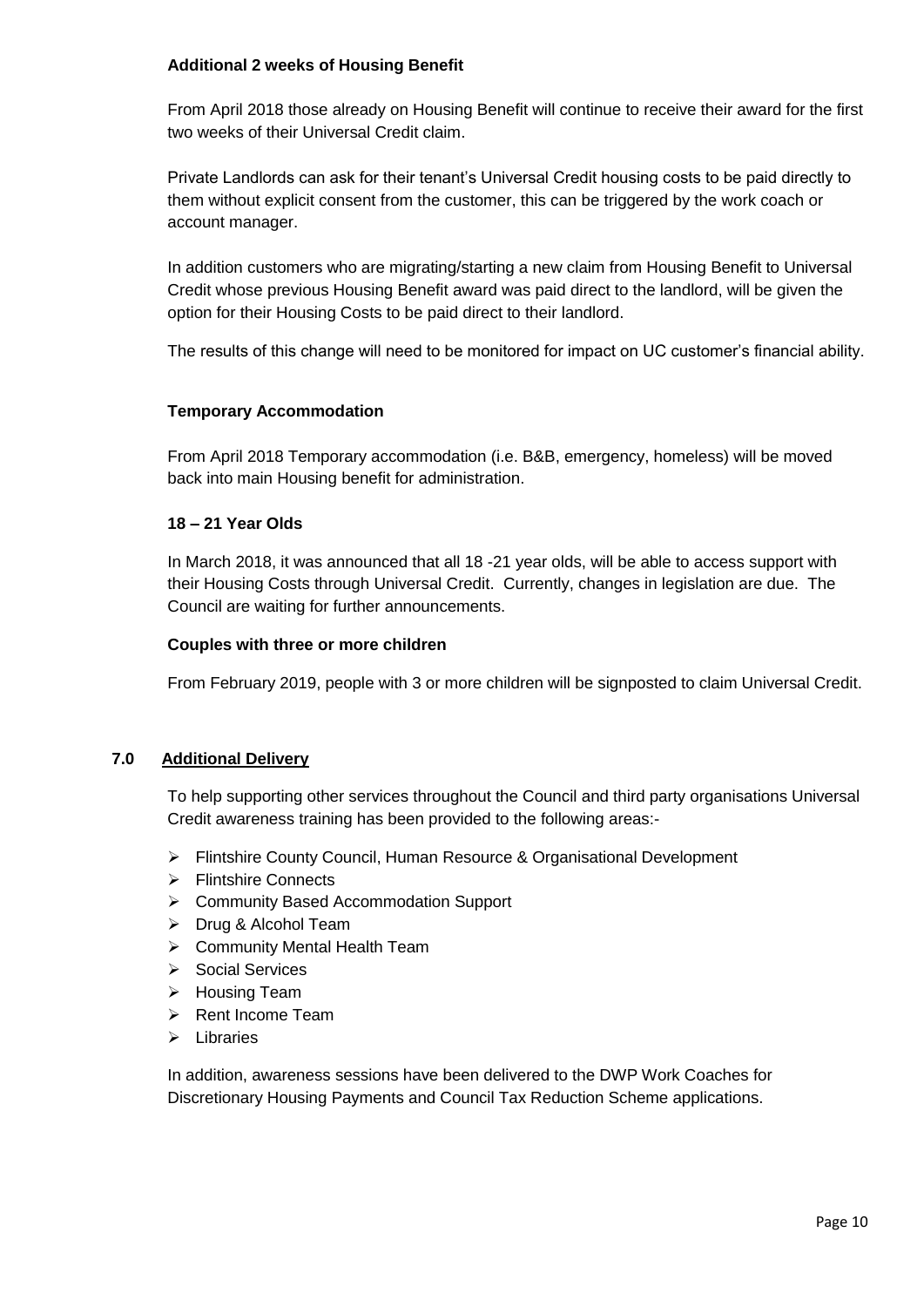Workshops and events have been provided to a range of support service providers including Registered Social Landlords, through relevant Landlord Forum events, Flintshire Citizens Advice, Shelter and other third party organisations.

### **Plans for 2018/19**

To re-evaluate the Discretionary Housing Payments Policy to consider impacts for Universal Credit customers.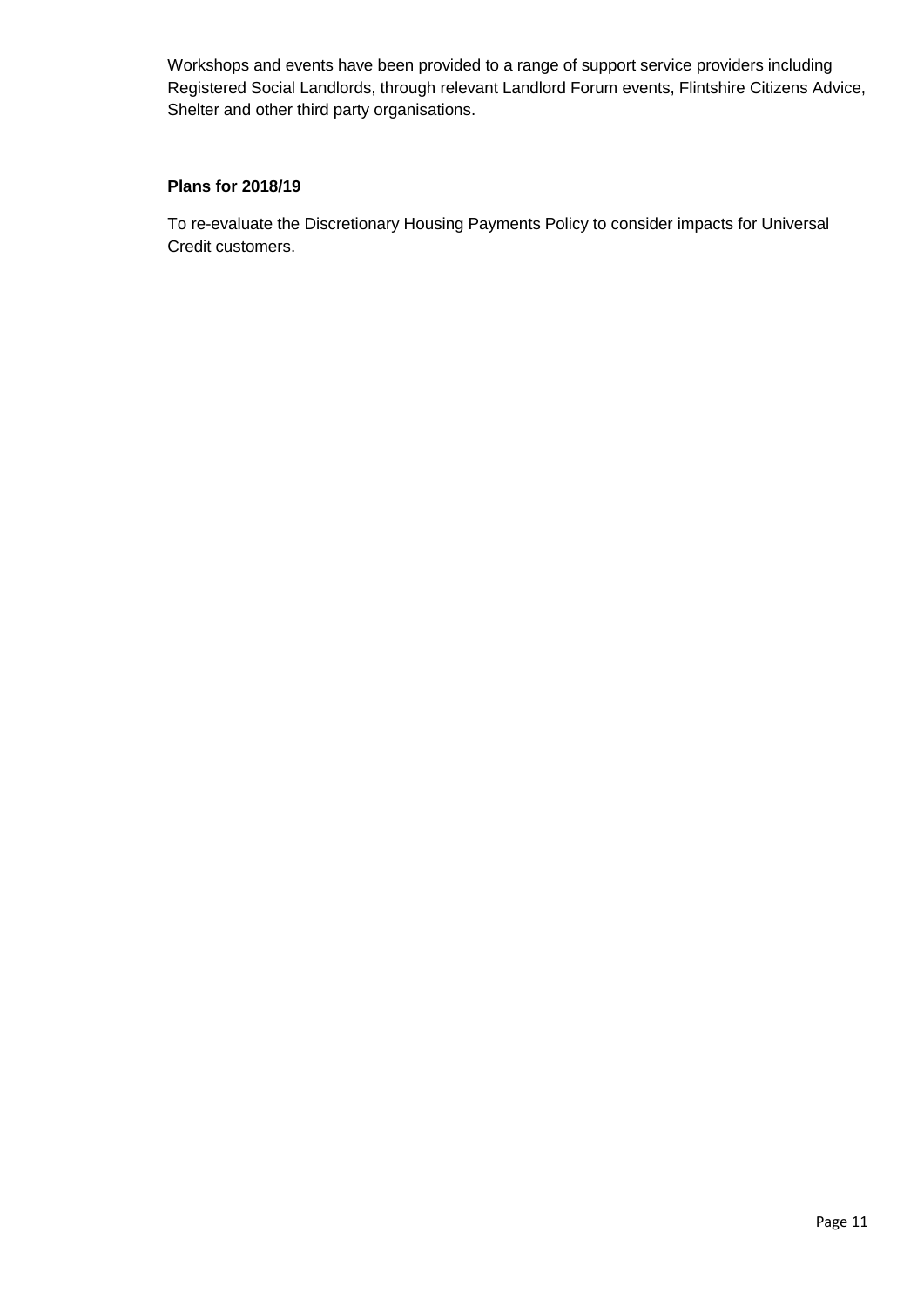#### <span id="page-12-0"></span>Miss W Case Study

Customer has various health problems including chronic anxiety, depression and an eating disorder in which she has experienced significant weight loss, mainly due to the recent bereavement of her long term partner. Customer made a claim for Universal Credit as her joint claim with her partner stopped after he passed away.

#### **Chronology of events and issues with UC claim:**

Customer made a claim for UC, and had her housing costs verified, housing element was not included in her first UC payment.

UC were contacted and informed her that there was a delay in processing housing costs but the issue should be resolved by her next payment date. On the second payment date there were still no housing costs.

At the PBS appointment, UC was contacted and service centre advised the issue should be resolved shortly the delay was due to a discrepancy. The Service Centre could not confirm what the discrepancy was at this point but she was in rent arrears of two months. The officer advised the customer to submit a tenancy agreement and rent statement to UC, to quicken the process of the discrepancy.

Two weeks later at a second PBS session, the customer had submitted their tenancy agreement as advised, The Service centre was contacted and informed that there was no discrepancy and the Managed Payment to Landlord had been set up and the two payments were sent the previous week. At this point the customer was having £63.56 deducted from her UC award, as there was rent arrears, there were still no payments going direct to the landlord.

The officer applied for a Discretionary Assistance Fund emergency payment and issued a foodbank voucher. This case was escalated through the Department for Works & Pensions, who advised that the payments had been made the week before, again the officer stated that no payments had been received and submitted an up to date rent statement as proof of this.

The arrears which were £780.00 were caused by the delay in the UC housing costs which lasted three months, and although no housing costs were being paid but they were deducting £63.56 for rent arrears, leaving the customer in financial hardship, a Discretionary Housing Payment was discussed and a budget plan completed, it was agreed that when there was housing costs in payment a DHP would cover the shortfall in the rent for a period of six months to further help the customer. The officer again escalated this issue to a DWP manager, three days later the payments were received by the landlord and a DHP was put into payment.

This could have been avoided by the service centre being aware of what the discrepancy actually was and having a time frame in which this would be resolved keeping the customer informed and updated.